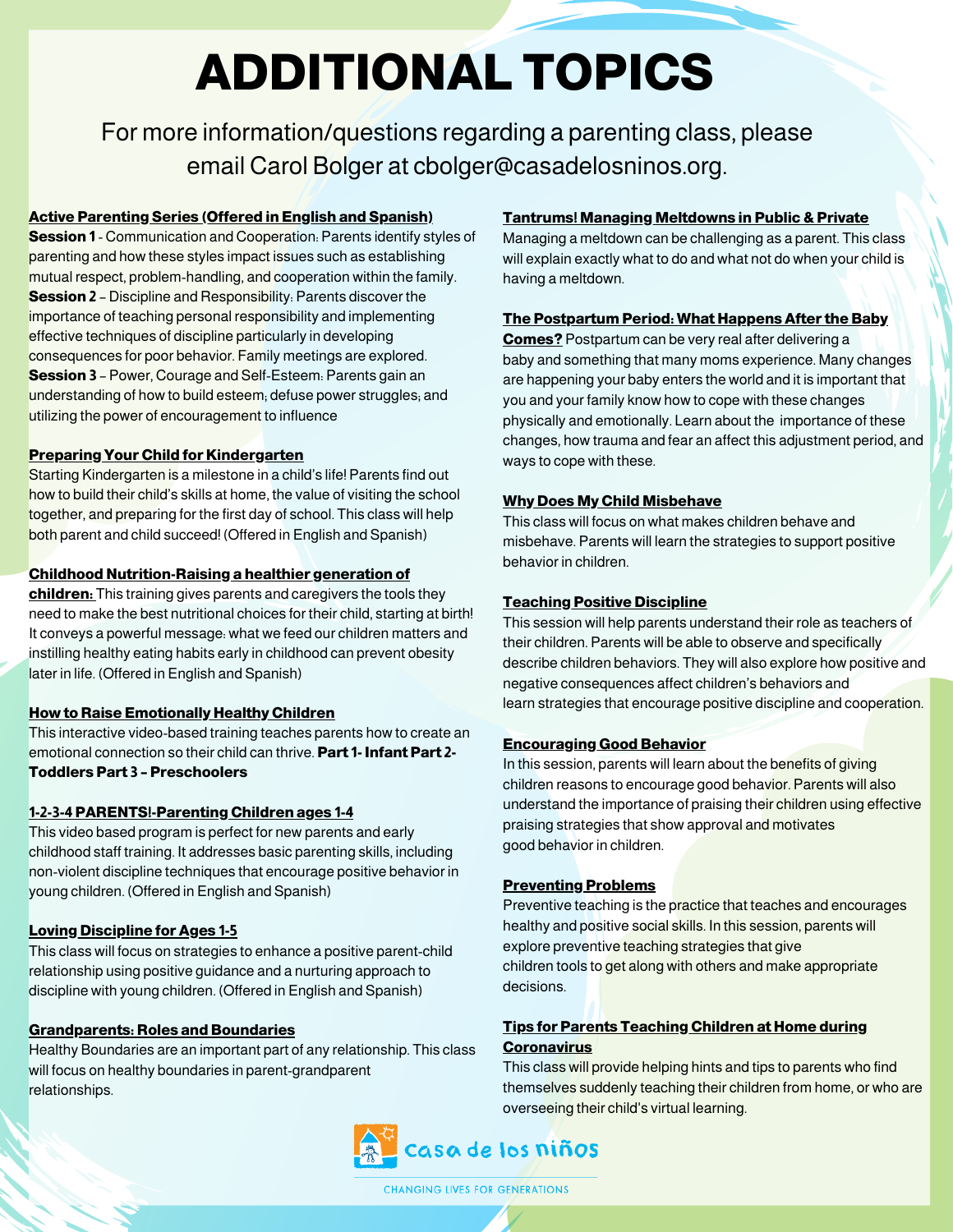# **ADDITIONAL TOPICS**

For more information/questions regarding a parenting class, please email Carol Bolger at cbolger@casadelosninos.org.

### **Staying Calm! Strategies for Correcting Problem Behavior**

During high-stress situations, it may be difficult to stay calm and correct problem behavior. In this session, parents will create a staying calm plan and learn about the strategies used to correct problem behavior using teaching as a form of positive discipline.

# **Teaching Self-Control**

In this session, parents will learn the strategies to practice and teach self-control to their families. This important skill allows children and adults to think and learn from their decisions.

# **The Struggle is Real**

To be the BEST parent, we need to be our BEST self which includes managing our stress before it takes over. Stress is the tension you feel when faced with the pressures of daily life—but too much stress can be harmful. This class helps parents learn how to deal with the challenges of parenting while learning methods of reducing their stress and that of their children.

#### **The Relationship between Anger and Violence**

This class explains the relationship between anger and violence. The facilitator will present strategies that helps the whole family in how to appropriately express and manage their anger.

#### **Understanding Child Abuse and Alcohol Abuse**

Child abuse and alcohol abuse are very real in our society. Participants learn about the similarities between the two conditions, how to identify the early warning signs and characteristics of abusers and victims.

# **The Sexual Abuse of Children**

Information about the different type of sexual abuse is presented as well as family conditions that lead to sexual abuse, characteristics of perpetrators and victims, characteristics of the alcoholicincestuous family and what can be done to prevent the chance of children becoming victims.

#### **Family Violence and Alcohol Abuse**

Studies indicate a strong relationship exists between the abuse of women and the abuse of alcohol. Participants learn about the type of abuse to women, reasons why people abuse alcohol and women, the characteristics of men who batter and women who stay in violent relationships, and warning signs of domestic violence may be occurring.

# **Drinking and Emotional Abuse**

Emotional abuse is the most commonly occurring type of maltreatment. Participants learn the definition and different types of emotional abuse, why emotional abuse happens and its effects, and what people can do to prevent emotional abuse.

# **A Story of America's Trafficked Youth**

Hear the untold stories of America's trafficked youth through a series of statistics, risk factors, and research of the impact on the lives of trafficked children. Learn how to become advocates by exploring prevention strategies to protect our children, and support our local efforts in ending sex trafficking.

#### **1-2-3- Magic – Effective Discipline for Children 2-12**

This class is a simple, precise and offers an effective way of managing the behavior of children approximately in the 2-12 age range. 1-2-3 Magic does work like magic if you do it correctly and follow a few basic rules!

#### **Raising your Grandchildren**

If you are raising a grandchild, this class is for you! Millions of grandparents are raising grandchildren – and finding life more joyful, interesting, and meaningful. But raising grandchildren can bring many unexpected challenges. This class will provide you tips and tools you need to begin your journey as you parent your grandchild. (Offered in English and Spanish)

#### **Involved Parents: The Key to School Success**

This class will talk about how to make the most of the important role you play in your child's education. You will get information and tools on how to be an active part of your child's learning at home, at school, and in your community. Learn how you can make a difference in your child's education!

# **Trauma Informed Care Group**

This group is available to parents, caregivers, foster parents & kinship placements seeking education in truma informed care to better support the children they care for. This group teaches new skills and approaches that will support the child in the home and increase knowledge of trauma-driven behaviors children sometimes have.



**CHANGING LIVES FOR GENERATIONS**